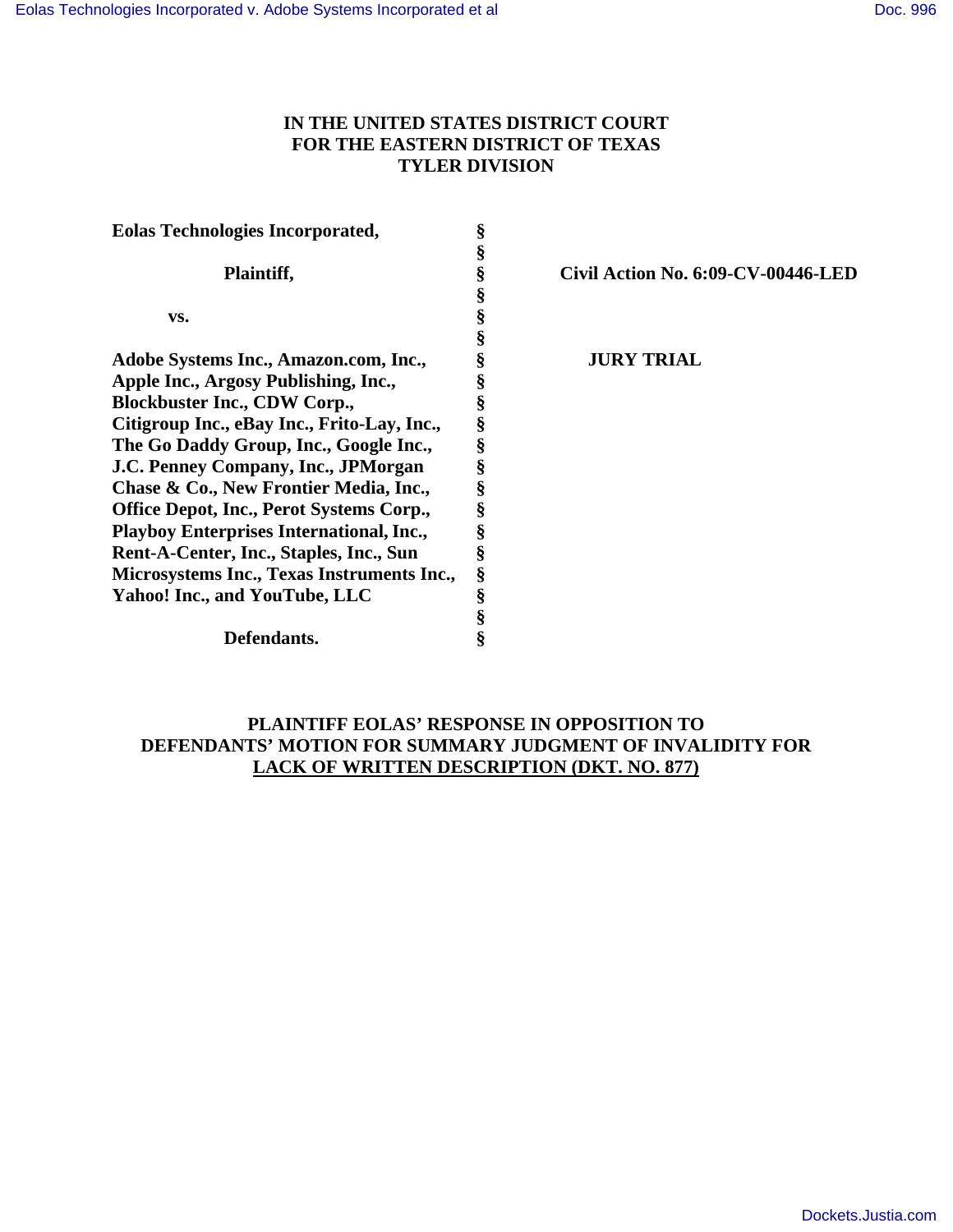# **TABLE OF CONTENTS**

| I.   |                                              |                                                                                                                  |  |  |
|------|----------------------------------------------|------------------------------------------------------------------------------------------------------------------|--|--|
| Π.   |                                              |                                                                                                                  |  |  |
| III. | RESPONSE TO STATEMENT OF UNDISPUTED MATERIAL |                                                                                                                  |  |  |
| IV.  |                                              |                                                                                                                  |  |  |
| V.   |                                              |                                                                                                                  |  |  |
| VI.  |                                              |                                                                                                                  |  |  |
|      | A.                                           | "Embed Text Format" Is Supported By the Specification—<br>And the Court Has Already Rejected Defendants' Attempt |  |  |
|      | <b>B.</b>                                    | Defendants' Claim That "Embed Text Format" Must Be<br>Limited to a "Special" Tag Is Incorrect And Has Already    |  |  |
|      | C.                                           | Defendants' Claim That the Object Must be Displayed at<br>the Location of the "Embed Text Format" Has Also Been  |  |  |
| VII. |                                              |                                                                                                                  |  |  |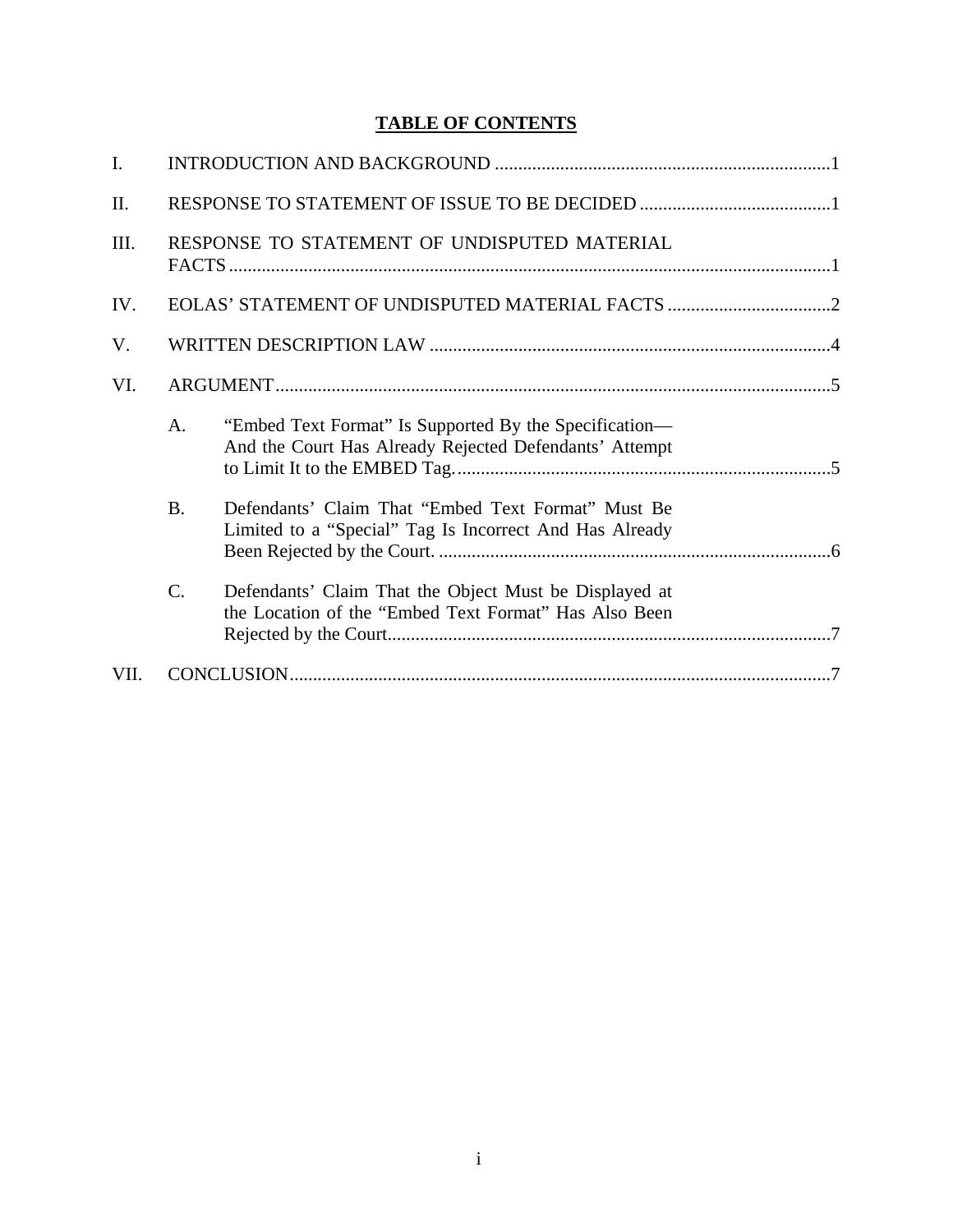# **TABLE OF AUTHORITIES**

| Page(s)<br><b>CASES</b>                                                                                        |
|----------------------------------------------------------------------------------------------------------------|
| Ariad Pharm., Inc. v. Eli Lilly & Co.,                                                                         |
| Crown Packaging Tech., Inc. v. Ball Metal Beverage Container Corp.,                                            |
| i2 Techs., Inc. v. Oracle Corp.,<br>No. 6:09-CV-194-LED, 2011 U.S. Dist. LEXIS 6053 (E.D. Tex. Jan. 21, 2011)1 |
| ICU Med., Inc. v. Alaris Med. Sys.,                                                                            |
| LizardTech, Inc. v. Earth Res. Mapping,                                                                        |
| Microsoft Corp. v. i4i Ltd. P'ship,                                                                            |
| Phillips v. AWH Corp.,                                                                                         |
| Tronzo v. Biomet, Inc.,                                                                                        |
| Univ. of Rochester v. G.D. Searle & Co.,                                                                       |
| <b>STATUTES</b>                                                                                                |

|--|--|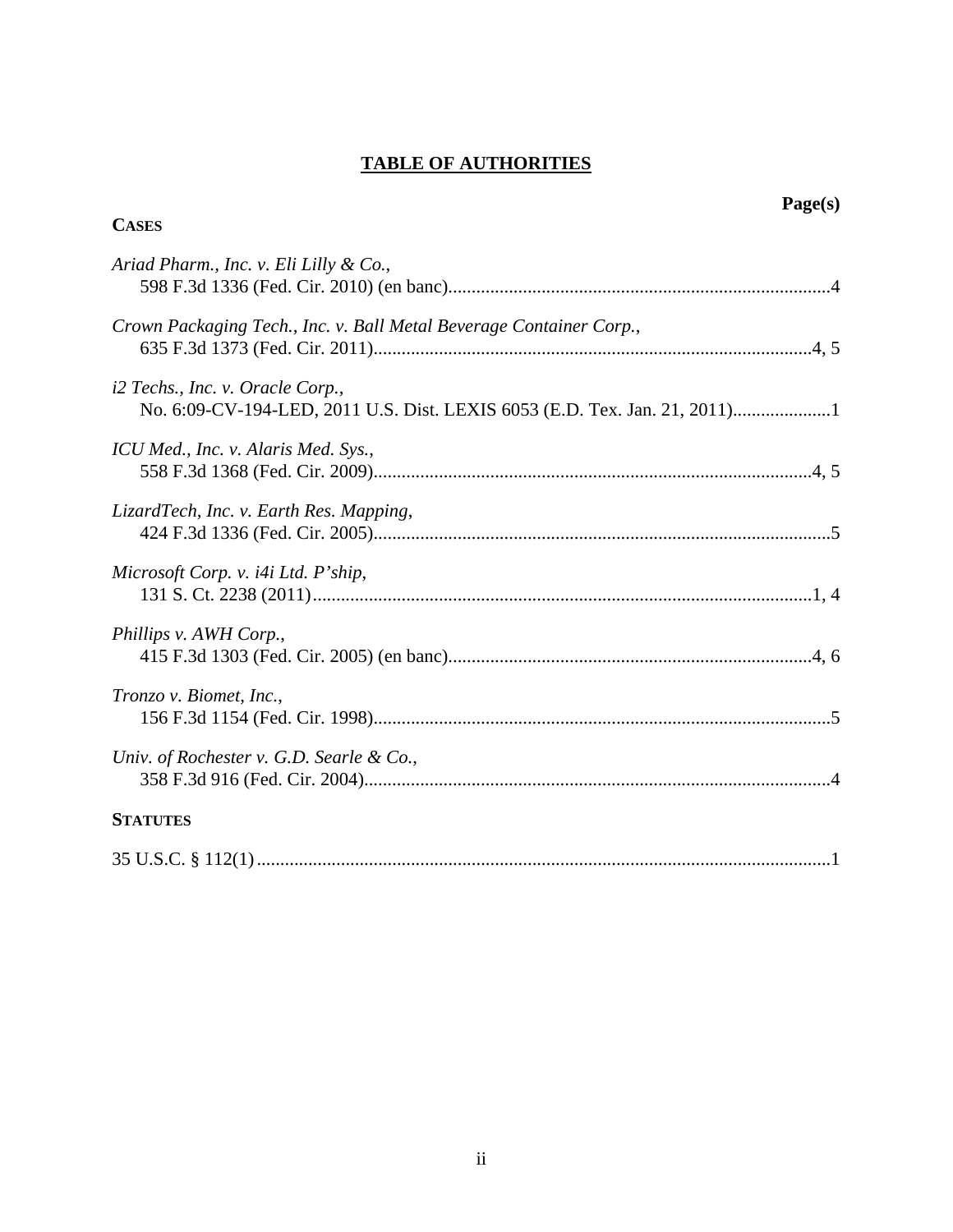#### **I. INTRODUCTION AND BACKGROUND**

 Plaintiff Eolas Technologies Inc. ("Eolas") files this response to Defendants' Motion for Summary Judgment of Invalidity for Lack of Written Description. Dkt. 877 ("Motion"). In their Motion, Defendants attempt to re-litigate issues of claim construction under the guise of a section 112(1) validity challenge—namely, whether the "embed text format" is limited to the "EMBED tag" embodiment of the patents-in-suit.<sup>1</sup> Motion at 1. Nowhere do the defendants seriously apply the law of written description to the claims of the patents-in-suit. The Court's claim construction order ("Order") has already rejected Defendants' claim construction-related arguments, (Dkt. 914 at 15) and Defendants' Motion should be denied.

### **II. RESPONSE TO STATEMENT OF ISSUE TO BE DECIDED**

 Defendants' frame the issue in their Motion as whether the asserted claims of the patentsin-suit are "invalid for lack of written description pursuant to Section  $112(1)$ " for their use of the term "embed text format," "insofar as that is something other than the EMBED tag that is disclosed in the patents." Motion at 1. The Court, in its Order, has already rejected the substance of Defendants' argument, holding that the "embed text format"

term is supported in the specification by the disclosure of the EMBED tag ('906 patent, 14:32–33); however, the term is not limited to only a tag. Consistent with the Court's construction of "text format," and in view of the specification, the Court construes "embed text format" as "coded information that specifies to a browser application that an object is to be embedded in a displayed hypermedia document."

Order at 15. Defendants cannot meet their burden to prove invalidity by clear and convincing evidence, particularly when all of the factual inferences are drawn in Eolas' favor. *See Microsoft Corp. v. i4i Ltd. P'ship*, 131 S. Ct. 2238, 2242 (2011); *i2 Techs., Inc. v. Oracle Corp.*, No. 6:09- CV-194-LED, 2011 U.S. Dist. LEXIS 6053, at \*9 (E.D. Tex. Jan. 21, 2011).

#### **III. RESPONSE TO STATEMENT OF UNDISPUTED MATERIAL FACTS**

 $\overline{a}$ 

1. Disputed. As the Court notes in its Order, "the ['embed text format'] term is

<sup>&</sup>lt;sup>1</sup> The patents-in-suit are Patent Nos. 5,838,906 ("'906 Patent") and 7,599,985 ("'985 Patent").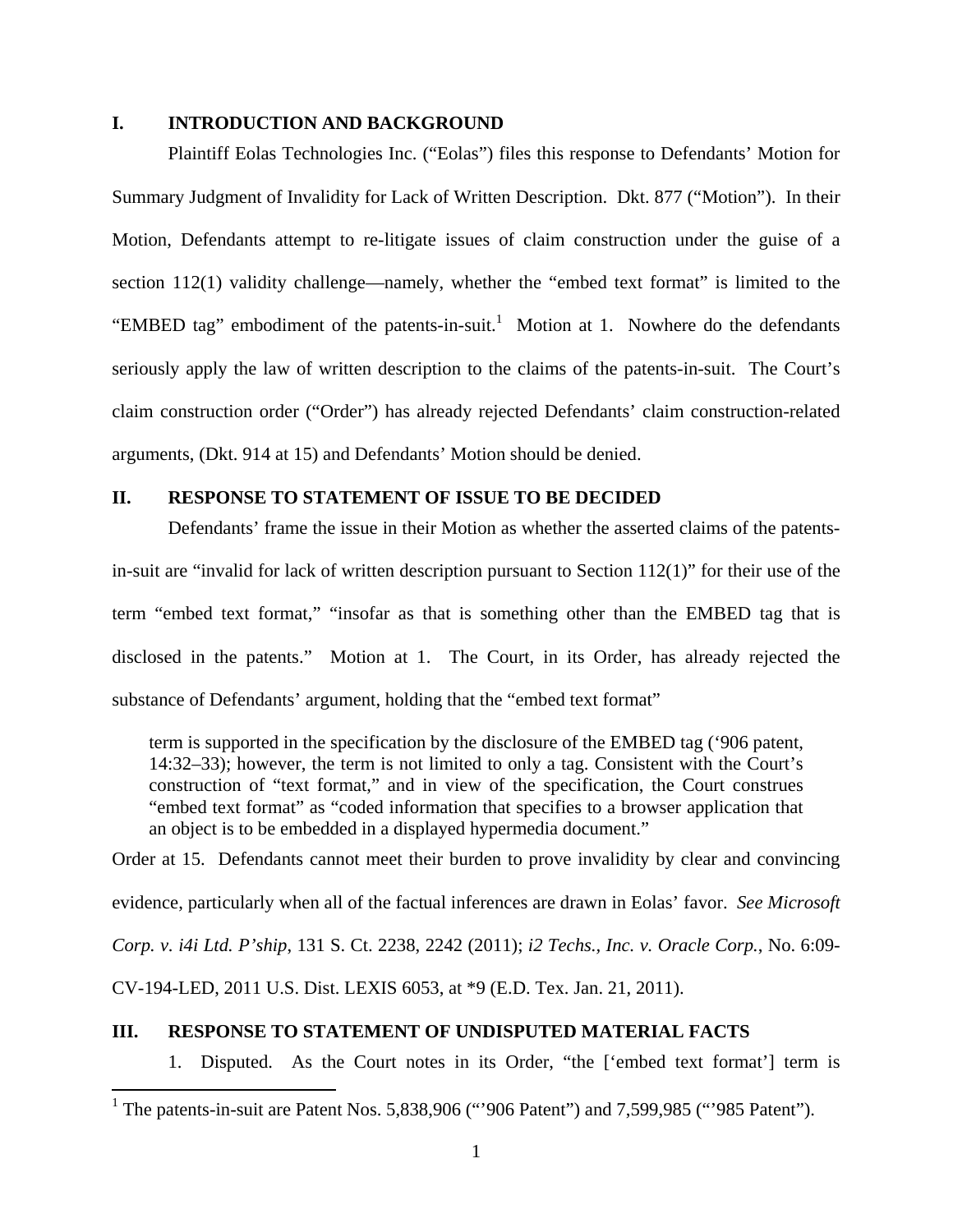supported in the specification by the disclosure of the EMBED tag ('906 patent, 14:32–33)." Order at 15. Additionally, Defendants' assertion that interpreted scripting languages are not disclosed in the specification is incorrect. The specification teaches that applications written in interpreted scripting languages—like PostScript—may be used with the invention. Ex.  $A^2$  ('906 patent) at col.12 1.54–col.13 1.18 ("As shown in Table II, the EMBED tag includes TYPE . . . [o]ther types are possible such as . . . 'application/postscript.'").<sup>3</sup>

 2. Disputed. As the specification explains, the patentees attached Appendices A and B to their patent, which contained source code providing "details of a specific embodiment of the invention in conjunction with the discussion of the routines in this specification." Ex. A ('906 Patent) at col.8 ll.5–15, col.13 ll.44–50. In these appendices—which Defendants neglect to attach to their Motion—the applicants disclosed the use of an "IMAGE3D tag" as an "embed text format." Ex. C (Appendix A of '906 Patent) at 9 (MT\_IMAGE3D), 174 (M\_IMAGE3D) (showing examples of the IMAGE3D "embed text format").4

## **IV. EOLAS' STATEMENT OF UNDISPUTED MATERIAL FACTS**

 $\overline{a}$ 

 3. In their Motion, Defendants recycle their claim construction arguments almost verbatim, as illustrated in the following table:

| Defendants' Claim Construction Brief | Defendants' Motion                                                                                     |
|--------------------------------------|--------------------------------------------------------------------------------------------------------|
|                                      | The term "embed text format" is not a term of The term "embed text format" is not found in             |
|                                      | art, nor is it found in the written description   the specification to the patents-in-suit. Rather, it |
|                                      | or original claims. It was coined by the was coined by the inventors and added to the                  |
|                                      | inventors and added by amendment on claims by amendment during prosecution long                        |
| August 20, 1996. Dkt. 569 at 11.     | after the first filing. Motion at 1; See also id. at                                                   |

<sup>&</sup>lt;sup>2</sup> Hereinafter Ex. A includes the '906 patent (Ex. A1) and its reexamination certificate (Ex. A2).

 $3$  PostScript—like JavaScript—is an interpreted script language. Ex. B ("PostScript Reference" *available at* http://www.adobe.com/products/postscript/pdfs/PLRM.pdf) at 24–25 ("The PostScript interpreter executes the PostScript language according to the rules in this chapter.").

<sup>4</sup> *See also* Ex. D (Appendix B of '906 Patent) (containing other applicant-submitted source code); Ex. E (7-22-11 Ang Deposition) at 625:12-626:15 ("[P]rior to using the tag e-m-b-e-d, IMAGE3D was used as another instance of an embed text format for HTML.")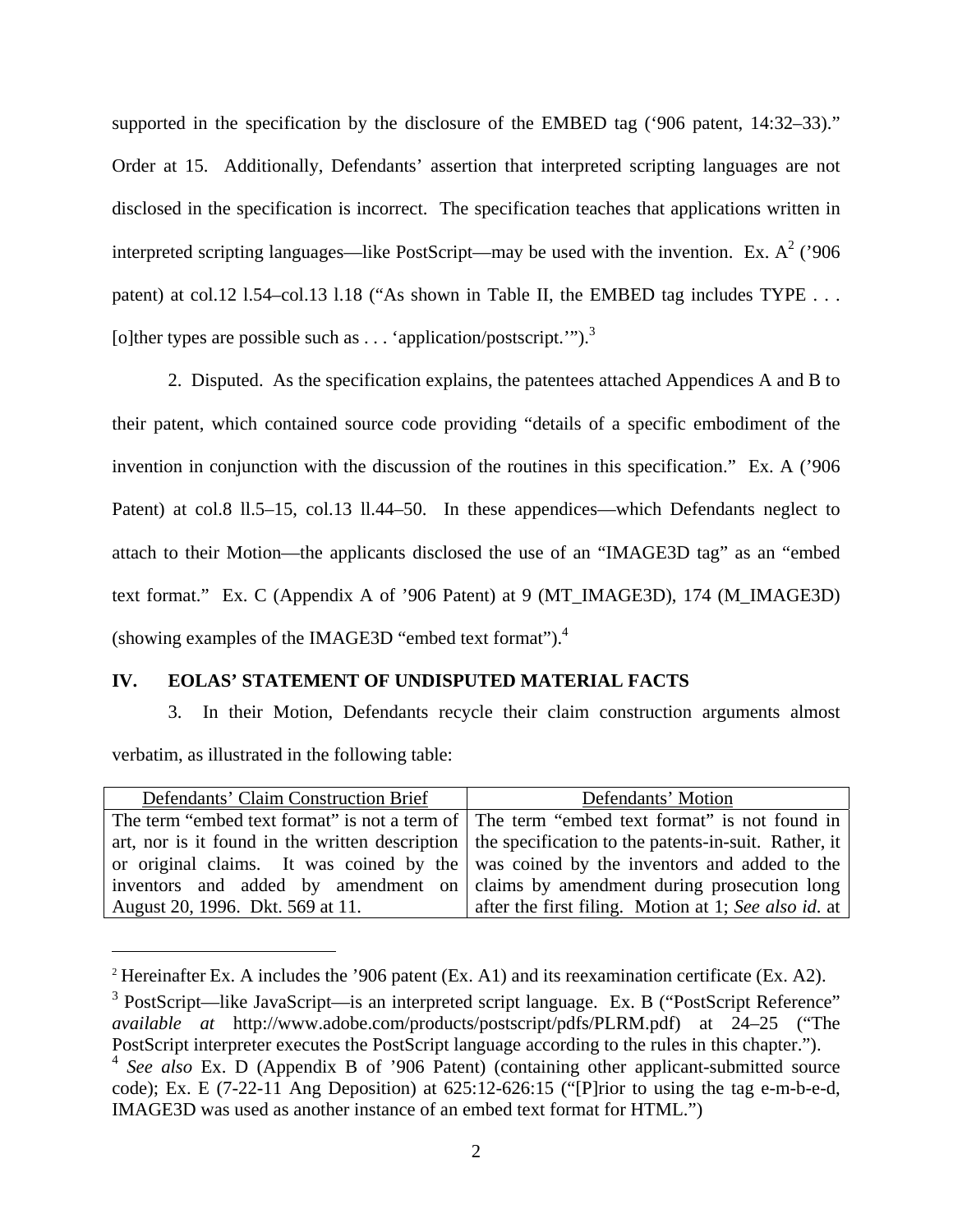|                                                  | 3–4 (making the same argument).                          |
|--------------------------------------------------|----------------------------------------------------------|
| The only embodiment of an "embed text"           | [T] he only example of a so-called "embed text"          |
| format" disclosed is the EMBED tag of Table      | format" found in the patents is the HTML                 |
| II. Dkt. 569 at 12.                              | EMBED tag referenced in Table II. Motion at              |
|                                                  | 1; See also id. at 4 (making the same argument).         |
| Structurally, the specification and prosecution  | When distinguishing the prior art Mosaic                 |
| history demonstrate that the claimed embed       | browser, the applicant relied heavily upon its           |
| text format is not just any text format, but a   | "special" embed <i>tag</i> to distinguish the prior art. |
| special tag the inventors attempted to           | Motion at 5.                                             |
| distinguish over the prior art by arguing that   |                                                          |
| the claimed embed text format is a "special"     |                                                          |
| tag" not found in the prior art. Dkt. 569 at 11. |                                                          |
| Turning to the location of the embed text        | During prosecution, the applicant repeatedly             |
| claims, specification<br>format, the<br>and      | noted that a key characteristic of the claimed           |
| prosecution history show that it must appear     | invention is that the object is displayed at the         |
| in the same place (in the page's source code)    | location of the "embed text format." Motion at           |
| as the display of the object occurs (in the      | $6 - 7$ .                                                |
| displayed document). $\ldots$ Thus, the claims   |                                                          |
| require the embed text format and the display    |                                                          |
| area to both be located at the same location.    |                                                          |
| Dkt. 569 at 12.                                  |                                                          |

4. The Court rejected the Defendants' claim construction arguments. Order at 15.

 5. The Court construed "embed text format" as "coded information that specifies to a browser application that an object is to be embedded in a displayed hypermedia document" and noted that "embed text format" as supported by the specification is not limited to only a tag. *Id*.

 6. The specification of the patents-in-suit—including the source code appendices discloses examples of "embed text format" that are not the EMBED tag of Table II. For example, the source code appendices disclose the use of the IMAGE3D tag as an "embed text format." *See supra* Part III (discussing IMAGE3D's use in Appendix A of the '906 Patent).

 7. The specification of the patents-in-suit discloses the use of interpreted scripting languages like PostScript. *See supra* Part III. *See also* Ex. I (Declaration of David Martin)

 8. One of ordinary skill in the art would recognize that there are many ways to implement the inventions claimed by the patents-in-suit and that the claimed "embed text format" is not limited to a specific tag or type of tag. Ex. F (Martin Report) at  $\P$  108–15.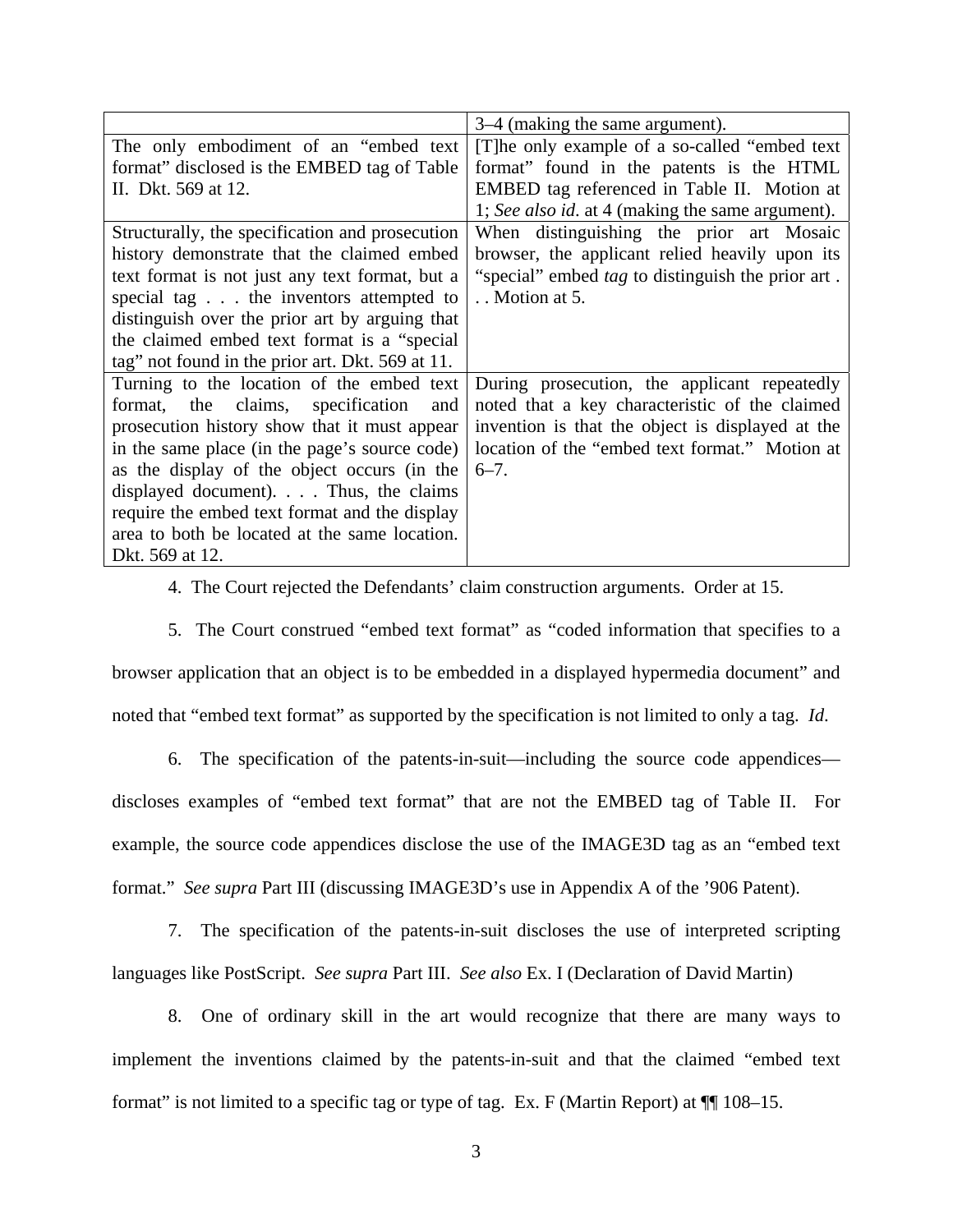#### **V. WRITTEN DESCRIPTION LAW**

 "Compliance with the written description requirement is a question of fact . . . ." that "will necessarily vary depending on the context[,]" "the nature and scope of the claims[,] and on the complexity and predictability of the relevant technology." *Ariad Pharm., Inc. v. Eli Lilly & Co.*, 598 F.3d 1336, 1351 (Fed. Cir. 2010) (en banc); *Crown Packaging Tech., Inc. v. Ball Metal Beverage Container Corp.*, 635 F.3d 1373, 1380 (Fed. Cir. 2011). "The disclosure must reasonably convey to those skilled in the art that the inventor had possession of the claimed subject matter as of the filing date." *Crown*, 635 F.3d at 1380 (quotations and citations omitted). On a motion for summary judgment of invalidity in light of an alleged failure to provide an adequate written description, Defendants have the burden to prove invalidity by clear and convincing evidence. *Microsoft v. i4i*, 131 S. Ct. at 2242.

 The written description need not recite the claimed invention in *haec verba*. *Univ. of Rochester v. G.D. Searle & Co.*, 358 F.3d 916, 923 (Fed. Cir. 2004). Additionally, the Federal Circuit has "repeatedly warned against confining the claims to" "very specific embodiments of the invention" found in the specification and has

expressly rejected the contention that if a patent describes only a single embodiment, the claims of the patent must be construed as being limited to that embodiment . . . because persons of ordinary skill in the art rarely would confine their definitions of terms to the exact representations depicted in the embodiments.

*Phillips v. AWH Corp.*, 415 F.3d 1303, 1323 (Fed. Cir. 2005) (en banc); *see also Crown*, 635 F.3d at 1381–83 (noting that the "written description support[ed] the asserted claims" and reversing the district court's written description invalidity finding).

 In support of their Motion, Defendants cite three cases and assert that "summary judgment is appropriate where 'expansive claim language' is supported by only one specific embodiment and the record establishes that the generic claimed invention was not in the possession of the inventor." *ICU Med., Inc. v. Alaris Med. Sys.*, 558 F.3d 1368 (Fed. Cir. 2009);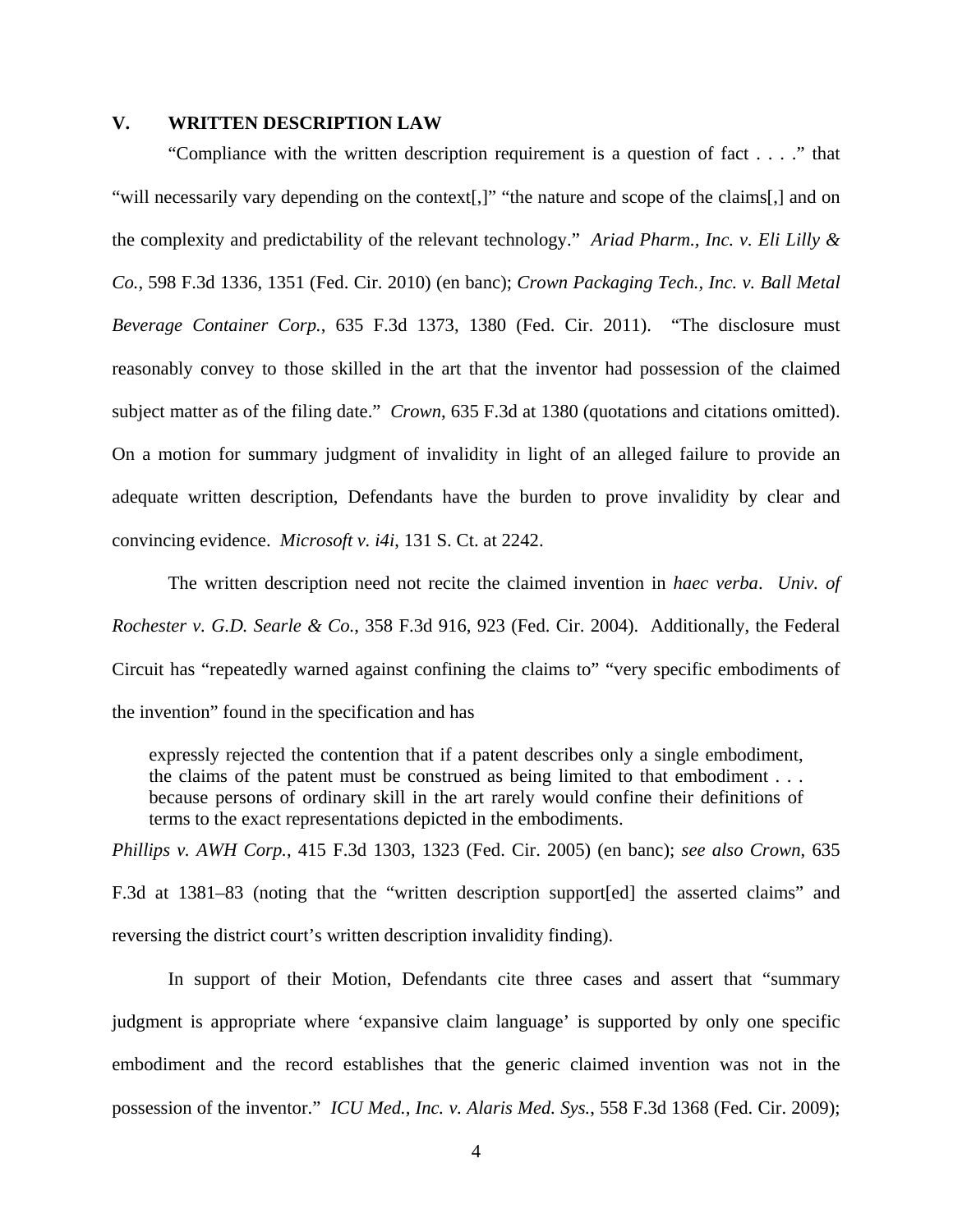*LizardTech, Inc. v. Earth Res. Mapping*, 424 F.3d 1336 (Fed. Cir. 2005); *Tronzo v. Biomet, Inc.*, 156 F.3d 1154 (Fed. Cir. 1998). Motion at 2–3. However, as the Federal Circuit explained in rejecting the same arguments Defendants make here, "[i]n each of those cases[, *ICU*, *Lizard*, and *Tronzo*], the specification *unambiguously* limited the scope of the invention." *Crown Packaging*, 635 F.3d at 1382 (emphasis added). Here, as the Court's Order recognized, the specification of the patents-in-suit does not limit the scope of the invention and the term "embed text format."

### **VI. ARGUMENT**

 $\overline{a}$ 

# **A. "Embed Text Format" Is Supported By the Specification—And the Court Has Already Rejected Defendants' Attempt to Limit It to the EMBED Tag.**

 Defendants assert that the "only support for the embed text format is an HTML embed tag." Motion at 5. They are mistaken. First, Defendants made this very argument in claim construction and the Court expressly rejected it. *Compare* Dkt. 569 (Defendants' Claim Construction Brief) at 12 ("The only embodiment of an 'embed text format' disclosed is the EMBED tag of Table II."), *with* Order at 15 ("The term is supported in the specification by the disclosure of the EMBED tag ('906 patent, 14:32–33); however, the term is not limited to only a tag."). Second, the source code appendices that the patentees attached to the patents-in-suit which Defendants neglect to attach to their Motion—disclose the use of an "embed text format" which is not an EMBED tag—namely, the IMAGE3D tag. *See supra* Part III (discussing IMAGE3D's use in Appendix A of the '906 Patent and inventor Ang's deposition testimony relating to IMAGE3D as an "embed text format" example). In light of these two facts, neither of which Defendants address, Defendants' Motion should be denied.<sup>5</sup>

Moreover, when the specification of the patents-in-suit discusses "embed text format," it

<sup>&</sup>lt;sup>5</sup> Defendants also cite to Dr. Doyle's trial testimony from the Microsoft trial in apparent support of their assertion that "embed text format" must be limited to an EMBED tag. *See* Motion at 4. However, the "embed text format" at issue in the Microsoft case was the OBJECT tag. *See e.g.*, Ex. G (MS Trial Tr.) at 1006:5–1007:7 (Eolas' expert discussing the OBJECT tag).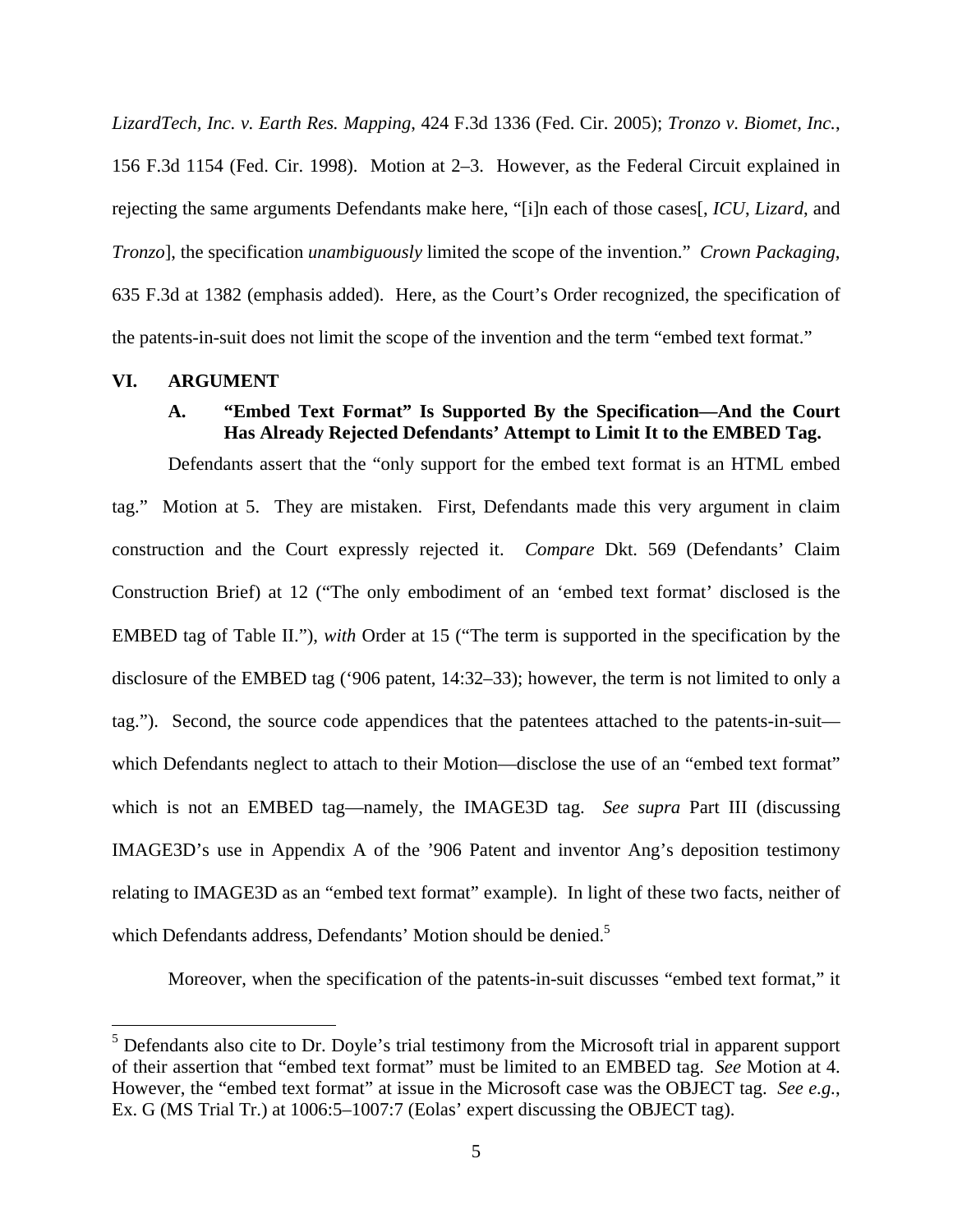does so in a non-limiting manner—as recognized by the Court's Order. The specification of the patents-in-suit states that "[t]able II, below, shows *an example* of an HTML tag format used by the present invention to embed a link." Ex. A ('906 patent) at col.12 ll.54–56 (emphasis added). Further, deposition testimony of the inventors clarified any misconceptions Defendants might have had about the language in the specification. *See* Ex. E (7-22-11 Ang Deposition) at 581:5– 7 ("So this description actually provides an example and it describes an embodiment of the invention."); *See also* Ex. H (6-30-11 Doyle Deposition) at 483:25–484:3 ("This is one example of an embed text format. It could be implemented in any manner that is consistent with the language in the claim, in any particular claim, in either of the patents."). Thus, the specification not only describes multiple types of "embed text formats," but also it describes those formats in a non-limiting manner—as recognized by both the Court and the inventors.<sup>6</sup> See Crown *Packaging*, 635 F.3d at 1382 (finding no written description issue where—as here—the specification does not "*unambiguously* limit[] the scope of the invention.") (emphasis added).

# **B. Defendants' Claim That "Embed Text Format" Must Be Limited to a "Special" Tag Is Incorrect And Has Already Been Rejected by the Court.**

 Defendants' assertion that an "embed text format" must take the form of a "special" tag—namely, the EMBED tag—has already been considered and rejected by the Court. *Compare* dkt. 569 (Defendants' Claim Construction Brief) at 11 ("[D]uring prosecution, the inventors attempted to distinguish over the prior art by arguing that the claimed embed text format is a 'special tag' not found in the prior art."), *with* Order at 15 ("[T]he term is not limited to only a tag. Consistent with the Court's construction of 'text format,' and in view of the specification, the Court construes 'embed text format' as 'coded information that specifies to a

 $\overline{a}$ 

<sup>&</sup>lt;sup>6</sup> As *Phillips* makes clear and as the Court explicitly recognized in its Order, merely providing an exemplary embodiment of the invention—as the inventors of the patents-in-suit did—does not limit the scope of the claims. *See Phillips*, 415 F.3d at 1323; Order at 15.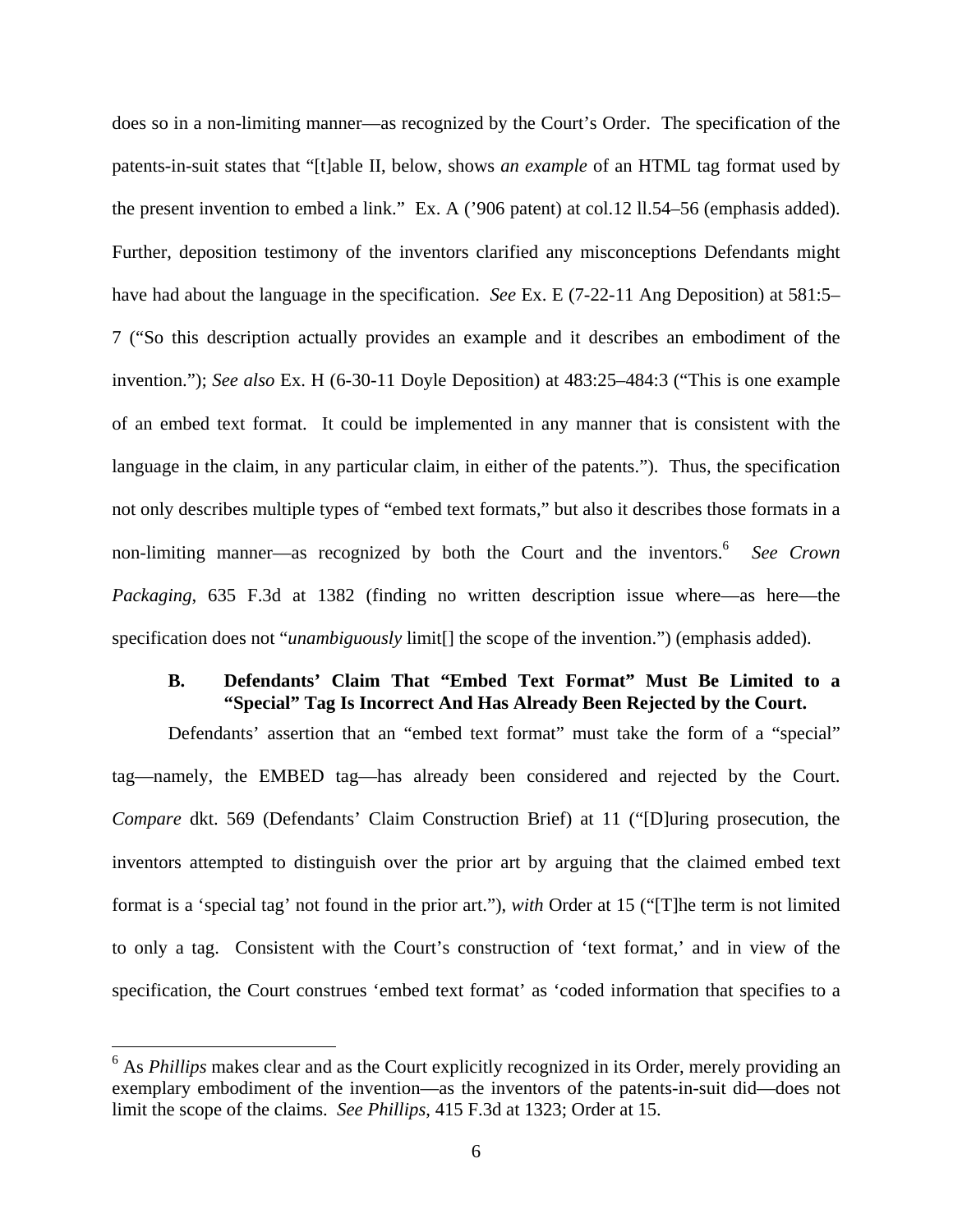browser application that an object is to be embedded in a displayed hypermedia document.'"). Thus, to qualify as an "embed text format," candidate information must satisfy the Court's construction, which the Court found to be rooted in the patents' specification. It would be strange indeed if "embed text format" were to run afoul of the written description requirement, given that Court's definition of the term was based upon the specification of the patents-in-suit. *Id*.<sup>7</sup> Defendants' Motion provides no answers to this fundamental quandary.

# **C. Defendants' Claim That the Object Must be Displayed at the Location of the "Embed Text Format" Has Also Been Rejected by the Court.**

 Like the first two issues raised by Defendants, Defendants' arguments directed to the location of the displayed object have been considered and rejected by the Court. *Compare* Dkt. 569 (Defendants' Claim Construction Brief) at 12 (trying to limit the term so that the "embed text format" "must appear in the same place (in the page's source code) as the display of the object occurs (in the displayed document)"), *with* Order at 17 ("The 'location' terms are clear and understandable. Defendants' proposed construction improperly includes a requirement that the term designate where the embedded object will appear within the displayed document." $)^8$ 

#### **VII. CONCLUSION**

 $\overline{a}$ 

 The relief Defendants seek is precluded by a genuine issue of material fact: whether a person of ordinary skill at the time the '906 patent application was filed would have believed the inventors possessed what was claimed. Defendants' Motion largely sidesteps this ultimate issue, but the nature of the patents' disclosure, the Court's Order, and expert opinion<sup>9</sup> indicate that it should be resolved in Eolas' favor, particularly at the summary judgment stage.

 $7$  Defendants' arguments about "JavaScript" and "other scripting languages" are misplaced and out-of-context—the Court's construction does not limit "embed text format" to a "special tag." Motion at 5. In any event, as explained *supra*, the specification of the patents-in-suit discloses and discusses the use of interpreted scripting languages like PostScript. *See supra* Part III.

<sup>&</sup>lt;sup>8</sup> *See also* Ex. F (Expert Report of David Martin) at  $\P$  108–15.<br><sup>9</sup> *See* Ex. I (Declaration of David Martin) (explaining that a person of ordinary skill would have believed the inventors possessed what is claimed at the time of filing).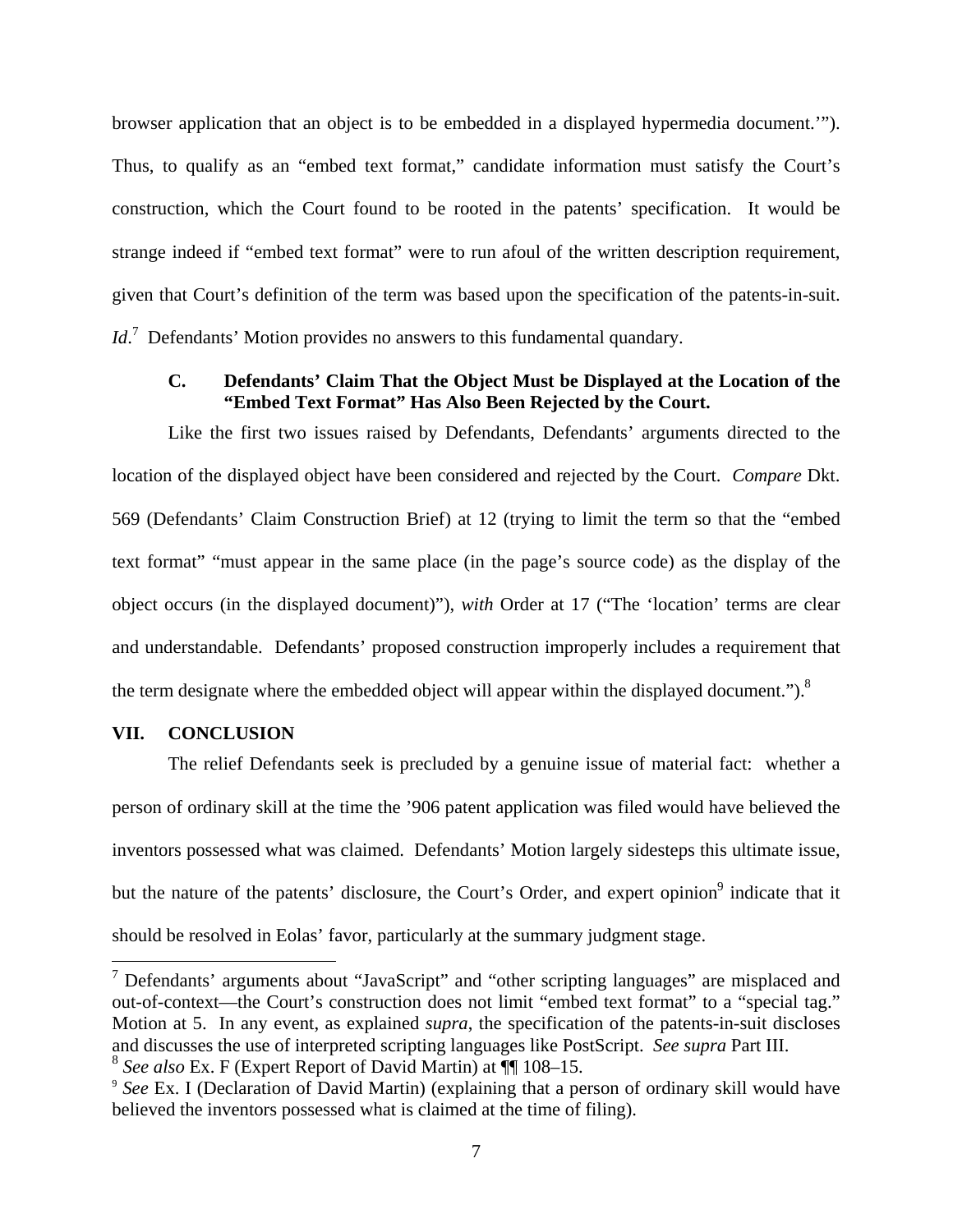Dated: September 28, 2011. **MCKOOL SMITH, P.C.** 

/s/ Mike McKool Mike McKool Lead Attorney Texas State Bar No. 13732100 mmckool@mckoolsmith.com Douglas Cawley Texas State Bar No. 04035500 dcawley@mckoolsmith.com Holly Engelmann Texas State Bar No. 24040865 hengelmann@mckoolsmith.com J.R. Johnson Texas State Bar No. 24070000 jjohnson@mckoolsmith.com **MCKOOL SMITH, P.C.**  300 Crescent Court, Suite 1500 Dallas, Texas 75201 Telephone: (214) 978-4000 Telecopier: (214) 978-4044

Kevin L. Burgess Texas State Bar No. 24006927 kburgess@mckoolsmith.com Josh W. Budwin Texas State Bar No. 24050347 jbudwin@mckoolsmith.com Gretchen K. Curran Texas State Bar No. 24055979 gcurran@mckoolsmith.com Matthew B. Rappaport Texas State Bar No. 24070472 mrappaport@mckoolsmith.com **MCKOOL SMITH, P.C.**  300 West Sixth Street, Suite 1700 Austin, Texas 78701 Telephone: (512) 692-8700 Telecopier: (512) 692-8744